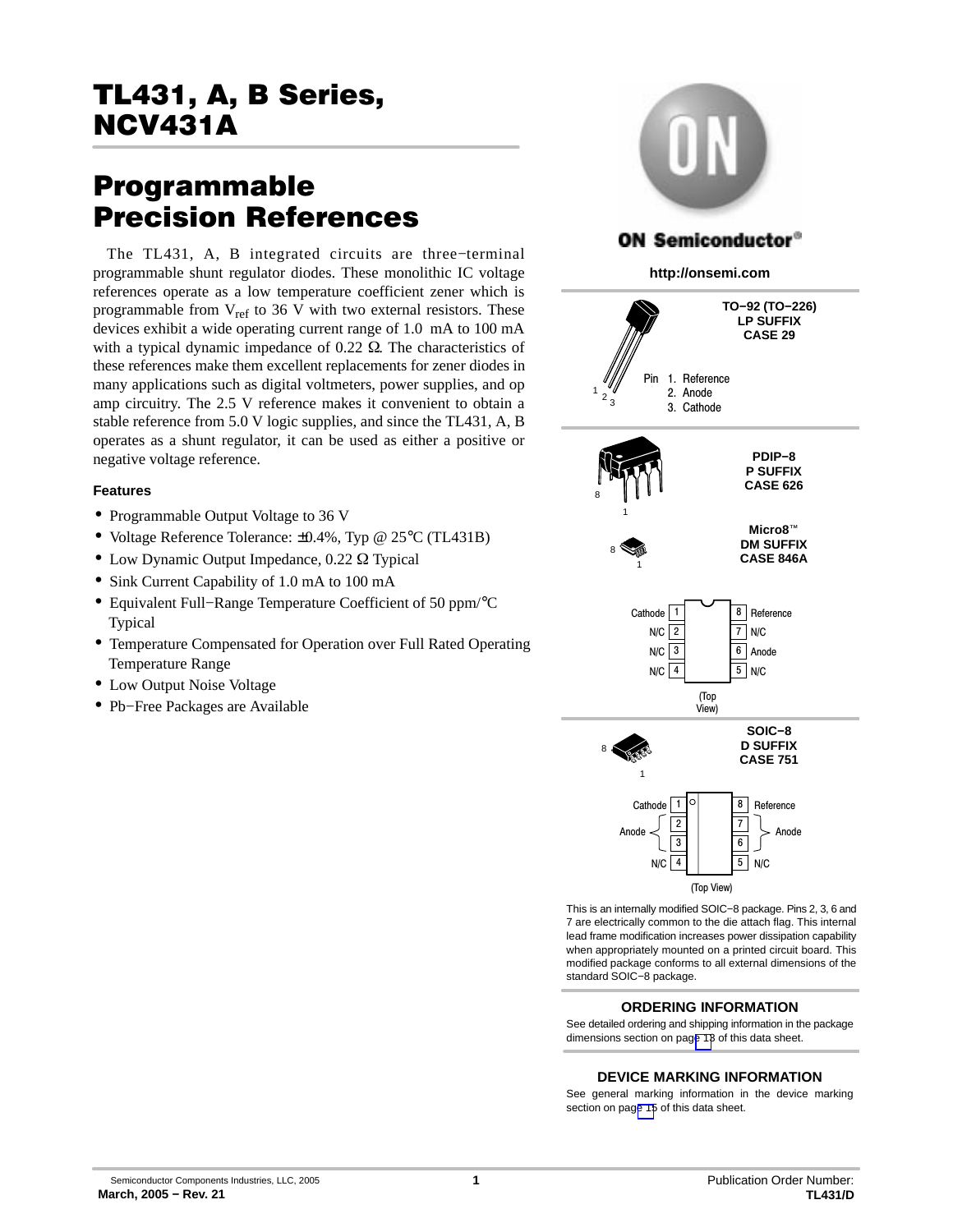#### **Symbol**



**Representative Block Diagram**

− +

 $2.5 V_{ref}$ 

**Representative Schematic Diagram**

Component values are nominal



This device contains 12 active transistors.

**MAXIMUM RATINGS** (Full operating ambient temperature range applies, unless

Anode (A)

Ò

Cathode (K)

Reference (R)

| Rating                                                                                                                                                                                            | Symbol               | Value                                           | Unit         |
|---------------------------------------------------------------------------------------------------------------------------------------------------------------------------------------------------|----------------------|-------------------------------------------------|--------------|
| Cathode to Anode Voltage                                                                                                                                                                          | V <sub>KA</sub>      | 37                                              | V            |
| Cathode Current Range, Continuous                                                                                                                                                                 | Ιĸ                   | $-100$ to $+150$                                | mA           |
| Reference Input Current Range, Continuous                                                                                                                                                         | $I_{ref}$            | $-0.05$ to $+10$                                | mA           |
| <b>Operating Junction Temperature</b>                                                                                                                                                             | $T_{\rm J}$          | 150                                             | $^{\circ}C$  |
| <b>Operating Ambient Temperature Range</b><br>TL431I, TL431AI, TL431BI<br>TL431C, TL431AC, TL431BC<br>NCV431AI, TL431BV                                                                           | <b>T<sub>A</sub></b> | $-40$ to $+85$<br>0 to $+70$<br>$-40$ to $+125$ | $^{\circ}$ C |
| Storage Temperature Range                                                                                                                                                                         | $T_{\text{stg}}$     | $-65$ to $+150$                                 | $^{\circ}C$  |
| Total Power Dissipation $\textcircled{a}$ T <sub>A</sub> = 25°C<br>Derate above 25°C Ambient Temperature<br>D. LP Suffix Plastic Package<br>P Suffix Plastic Package<br>DM Suffix Plastic Package |                      | 0.70<br>1.10<br>0.52                            | W            |
| Total Power Dissipation $\circledR$ T <sub>C</sub> = 25 <sup>°</sup> C<br>Derate above 25°C Case Temperature<br>D, LP Suffix Plastic Package<br>P Suffix Plastic Package                          | $P_D$                | 1.5<br>3.0                                      | W            |

NOTE: ESD data available upon request.

#### **RECOMMENDED OPERATING CONDITIONS**

| <b>Condition</b>         | <b>Symbol</b>         | Min                         | Max | Unit |
|--------------------------|-----------------------|-----------------------------|-----|------|
| Cathode to Anode Voltage | <b>V<sub>KA</sub></b> | $\mathsf{V}_{\mathsf{ref}}$ | 36  |      |
| Cathode Current          | ١ĸ                    | 1.U                         | 100 | mA   |

#### **THERMAL CHARACTERISTICS**

| <b>Characteristic</b>                   | Symbol                            | D. LP Suffix<br>Package | P Suffix<br>Package | <b>DM Suffix</b><br>Package | Unit |
|-----------------------------------------|-----------------------------------|-------------------------|---------------------|-----------------------------|------|
| Thermal Resistance, Junction-to-Ambient | $\mathsf{R}_{\theta \mathsf{JA}}$ | 178                     | 114                 | 240                         | °C/W |
| Thermal Resistance, Junction-to-Case    | $R_{\theta \text{JC}}$            | 83                      | 41                  | -                           | °C/W |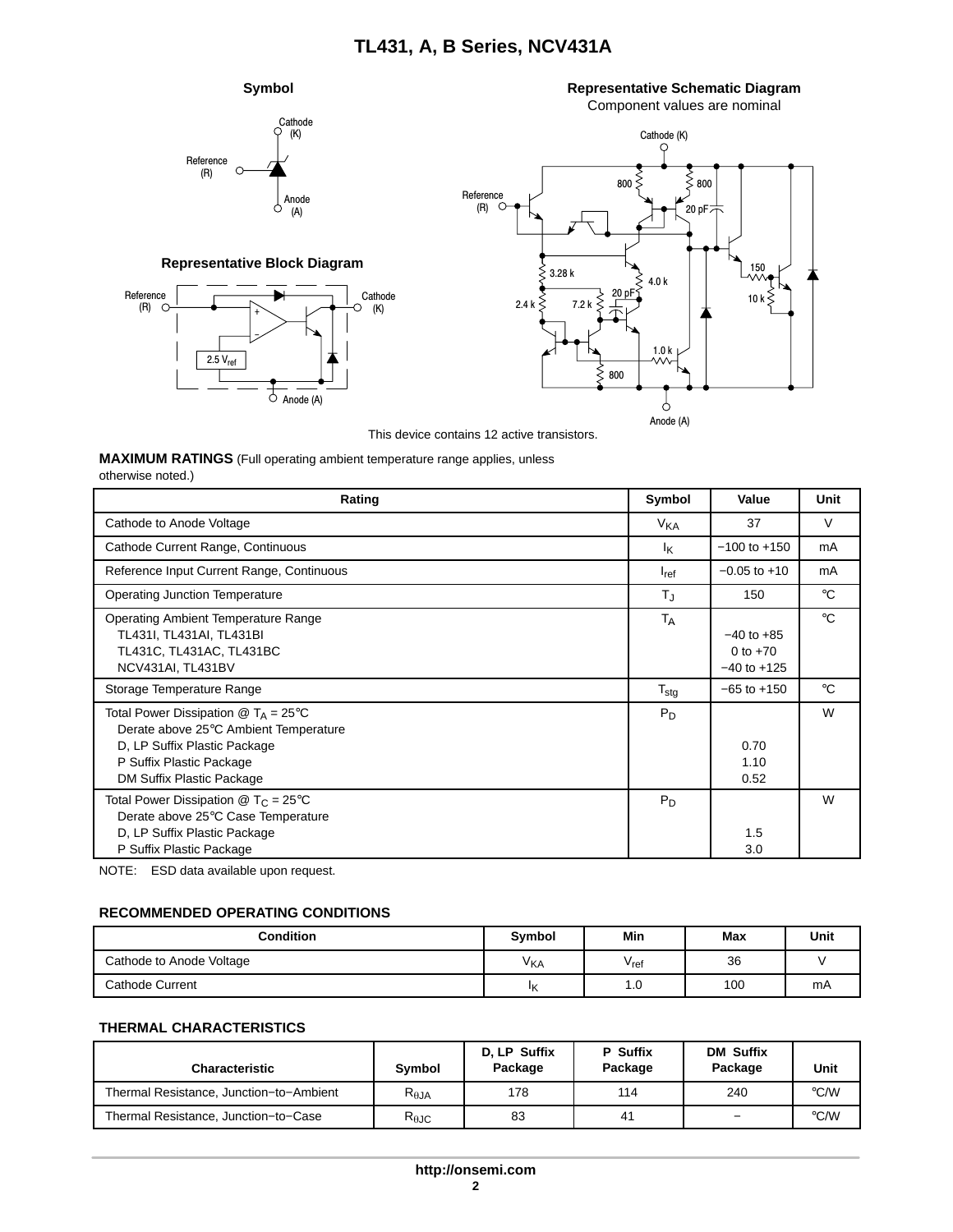|                                                                                                                              |                                                                |                 | <b>TL431I</b>            |                  |       | <b>TL431C</b>     |                  |        |
|------------------------------------------------------------------------------------------------------------------------------|----------------------------------------------------------------|-----------------|--------------------------|------------------|-------|-------------------|------------------|--------|
|                                                                                                                              |                                                                |                 |                          |                  |       |                   |                  |        |
| Characteristic                                                                                                               | Symbol                                                         | Min             | <b>Typ</b>               | Max              | Min   | <b>Typ</b>        | Max              | Unit   |
| Reference Input Voltage (Figure 1)<br>$V_{KA} = V_{ref}$ , $I_{K} = 10$ mA                                                   | $V_{ref}$                                                      |                 |                          |                  |       |                   |                  | $\vee$ |
| $T_A = 25^{\circ}C$                                                                                                          |                                                                | 2.44            | 2.495                    | 2.55             | 2.44  | 2.495             | 2.55             |        |
| $T_A = T_{low}$ to $T_{high}$ (Note 1)                                                                                       |                                                                | 2.41            |                          | 2.58             | 2.423 | $\qquad \qquad -$ | 2.567            |        |
| High Logic Level Supply Current from V <sub>CC</sub>                                                                         | $I_{\rm CCH}$                                                  | 60              | $\overline{\phantom{0}}$ | 45               | 60    | mA                | mA               | mA     |
| Reference Input Voltage Deviation Over<br>Temperature Range (Figure 1, Notes 1, 2)<br>$V_{KA} = V_{ref}$ $I_K = 10$ mA       | $\Delta V_{ref}$                                               |                 | 7.0                      | 30               |       | 3.0               | 17               | mV     |
| Ratio of Change in Reference Input Voltage to Change<br>in Cathode to Anode Voltage<br>$I_K$ = 10 mA (Figure 2),             | $\Delta\rm{V}_{\rm{ref}}$<br>$\overline{\Delta V}_{\text{KA}}$ |                 |                          |                  |       |                   |                  | mV/V   |
| $\Delta V_{KA}$ = 10 V to $V_{ref}$<br>$\Delta V_{KA}$ = 36 V to 10 V                                                        |                                                                |                 | $-1.4$<br>$-1.0$         | $-2.7$<br>$-2.0$ |       | $-1.4$<br>$-1.0$  | $-2.7$<br>$-2.0$ |        |
| Reference Input Current (Figure 2)<br>$I_K$ = 10 mA, R1 = 10 k, R2 = $\infty$                                                | $I_{ref}$                                                      |                 |                          |                  |       |                   |                  | μA     |
| $T_{\Delta} = 25^{\circ}C$<br>$T_A = T_{low}$ to $T_{high}$ (Note 1)                                                         |                                                                |                 | 1.8                      | 4.0<br>6.5       |       | 1.8               | 4.0<br>5.2       |        |
| Reference Input Current Deviation Over<br>Temperature Range (Figure 2, Note 1, 4)<br>$I_K$ = 10 mA, R1 = 10 k, R2 = $\infty$ | $\Delta I_{\rm ref}$                                           |                 | 0.8                      | 2.5              | -     | 0.4               | 1.2              | μA     |
| Minimum Cathode Current For Regulation<br>$V_{KA} = V_{ref}$ (Figure 1)                                                      | $I_{min}$                                                      |                 | 0.5                      | 1.0              |       | 0.5               | 1.0              | mA     |
| Off-State Cathode Current (Figure 3)<br>$V_{KA} = 36 V$ , $V_{ref} = 0 V$                                                    | $I_{\text{off}}$                                               | $\qquad \qquad$ | 20                       | 1000             | -     | 20                | 1000             | nA     |
| Dynamic Impedance (Figure 1, Note 3)<br>$V_{KA} = V_{ref}$ , $\Delta I_K = 1.0$ mA to 100 mA<br>$f \leq 1.0$ kHz             | $ Z_{KA} $                                                     |                 | 0.22                     | 0.5              | -     | 0.22              | 0.5              | Ω      |

#### **ELECTRICAL CHARACTERISTICS**  $(T_A = 25^\circ \text{C}$ , unless otherwise noted.)

1. T<sub>low</sub> = −40°C for TL431AIP TL431AILP, TL431IP, TL431ILP, TL431BID, TL431BIP, TL431BILP, TL431AIDM, TL431IDM, TL431BIDM;<br>= 0°C for TL431ACP, TL431ACI P. TL431CP, TL431CI P. TL431CD, TL431ACD, TL431BCD, TL431BCP, TL431B 0°C for TL431ACP, TL431ACLP, TL431CP, TL431CLP, TL431CD, TL431ACD, TL431BCD, TL431BCP, TL431BCLP, TL431CDM, TL431ACDM, TL431BCDM

T<sub>high</sub> = +85°C for TL431AIP, TL431AILP, TL431IP, TL431ILP, TL431BID, TL431BIP, TL431BILP, TL431IDM, TL431AIDM, TL431BIDM = +70°C for TL431ACP, TL431ACLP, TL431CP, TL431ACD, TL431BCD, TL431BCP, TL431BCLP, TL431CDM, TL431ACDM, TL431BCDM

2. The deviation parameter  $\Delta V_{ref}$  is defined as the difference between the maximum and minimum values obtained over the full operating ambient temperature range that applies.



$$
V_{ref} \frac{ppm}{^{\circ}C} = \frac{\left(\frac{\Delta \, V_{ref}}{V_{ref} \otimes 25^{\circ}C}\right) \times 10^6}{\Delta \, T_A} \ = \ \frac{\Delta \, V_{ref} \times 10^6}{\Delta \, T_A \, (V_{ref} \otimes 25^{\circ}C)}
$$

The average temperature coefficient of the reference input voltage,  $\alpha V_{ref}$  is defined as:

 $\alpha V_{\text{ref}}$  can be positive or negative depending on whether  $V_{\text{ref}}$  Min or  $V_{\text{ref}}$  Max occurs at the lower ambient temperature. (Refer to Figure 6.)

Example :  $\Delta V_{ref} = 8.0$  mV and slope is positive,

$$
V_{ref} \ @ 25^{\circ}C = 2.495 \text{ V}, \Delta T_A = 70^{\circ}C \qquad \alpha \text{ V}_{ref} = \frac{0.008 \times 10^6}{70 (2.495)} = 45.8 \text{ ppm} / ^{\circ}C
$$

3. The dynamic impedance Z<sub>KA</sub> is defined as:  $|Z_{KA}| = \frac{\Delta V_{KA}}{\Delta I_K}$ . When the device is programmed with two external resistors, R1 and R2, (refer to Figure 2) the total dynamic impedance of the circuit is defined as:  $|Z_{\mathsf{KA}}^+| \approx |Z_{\mathsf{KA}}^+| \left(1 + \frac{\mathsf{R1}}{\mathsf{R2}}\right)$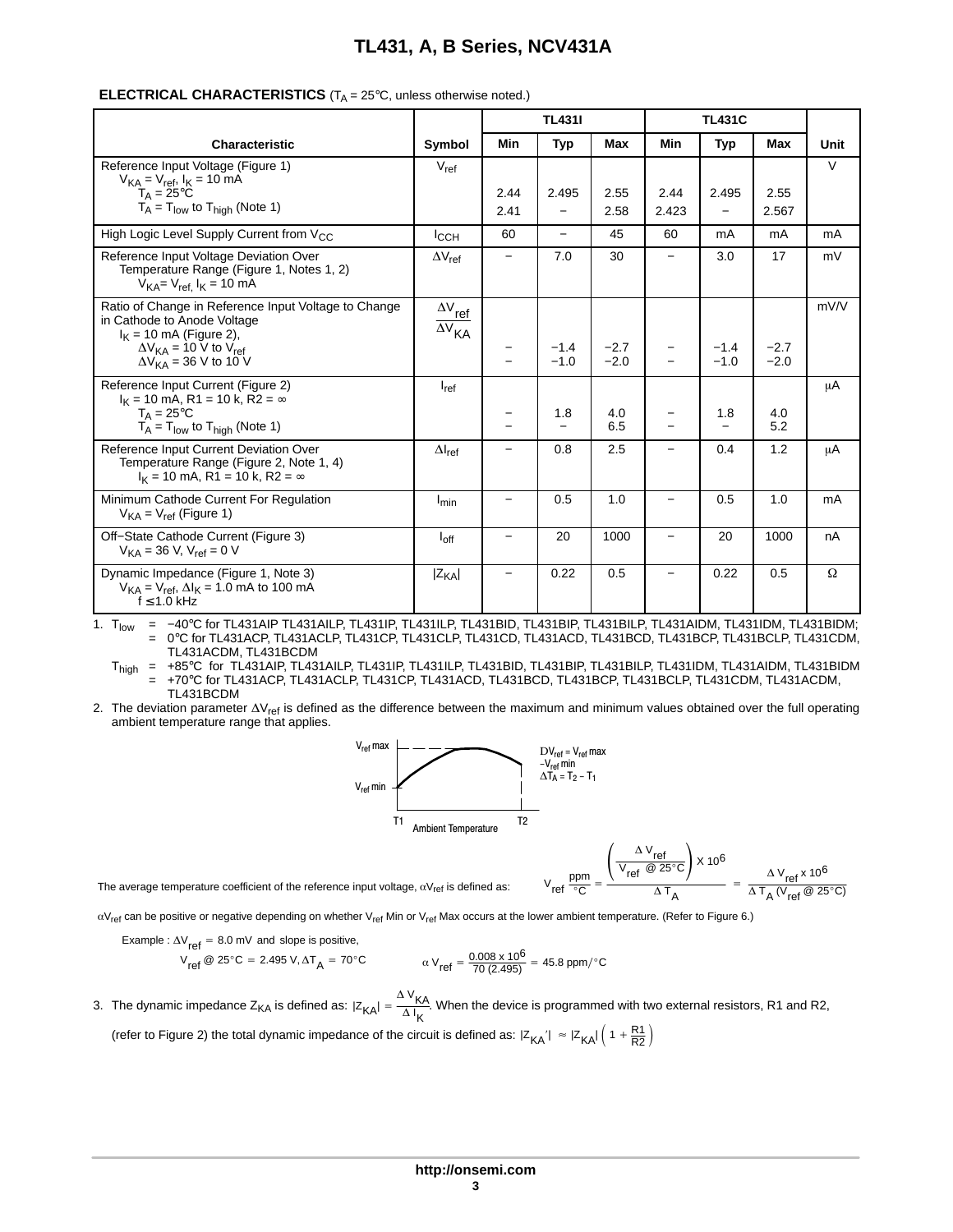|                                                                                                                                                                                           |                                                                               |                          | <b>TL431AI / NCV431AI</b>         |                  |                          | <b>TL431AC</b>                    |                  |                          | <b>TL431BI/TL431BV</b>          |                  |      |
|-------------------------------------------------------------------------------------------------------------------------------------------------------------------------------------------|-------------------------------------------------------------------------------|--------------------------|-----------------------------------|------------------|--------------------------|-----------------------------------|------------------|--------------------------|---------------------------------|------------------|------|
| <b>Characteristic</b>                                                                                                                                                                     | Symbol                                                                        | <b>Min</b>               | <b>Typ</b>                        | <b>Max</b>       | Min                      | <b>Typ</b>                        | <b>Max</b>       | Min                      | Typ                             | Max              | Unit |
| Reference Input Voltage (Figure 1)<br>$V_{KA} = V_{ref}$ , $I_{K} = 10$ mA<br>$T_A = 25^{\circ}C$<br>$T_A = T_{low}$ to $T_{high}$                                                        | $V_{\text{ref}}$                                                              | 2.47<br>2.44             | 2.495<br>$\overline{\phantom{0}}$ | 2.52<br>2.55     | 2.47<br>2.453            | 2.495<br>$\overline{\phantom{0}}$ | 2.52<br>2.537    | 2.483<br>2.475           | 2.495<br>2.495                  | 2.507<br>2.515   | V    |
| Reference Input Voltage Deviation Over<br>Temperature Range (Figure 1, Notes 4, 5)<br>$V_{KA} = V_{ref.} I_K = 10 \text{ mA}$                                                             | $\Delta V_{ref}$                                                              | $\overline{\phantom{m}}$ | 7.0                               | 30               | $\overline{\phantom{0}}$ | 3.0                               | 17               | $\overline{\phantom{0}}$ | 3.0                             | 17               | mV   |
| Ratio of Change in Reference Input Voltage to<br>Change in Cathode to Anode Voltage<br>$I_K$ = 10 mA (Figure 2),<br>$\Delta V_{KA}$ = 10 V to $V_{ref}$<br>$\Delta V_{KA}$ = 36 V to 10 V | $\Delta\rm {V}_{\underline{\text{ref}}}$<br>$\overline{\Delta V}_{\text{KA}}$ |                          | $-1.4$<br>$-1.0$                  | $-2.7$<br>$-2.0$ | $\overline{\phantom{0}}$ | $-1.4$<br>$-1.0$                  | $-2.7$<br>$-2.0$ | $\overline{\phantom{m}}$ | $-1.4$<br>$-1.0$                | $-2.7$<br>$-2.0$ | mV/V |
| Reference Input Current (Figure 2)<br>$I_K$ = 10 mA, R1 = 10 k, R2 = $\infty$<br>$T_{\Delta} = 25^{\circ}C$<br>$T_A = T_{low}$ to $T_{high}$ (Note 4)                                     | $I_{ref}$                                                                     |                          | 1.8<br>$\overline{\phantom{0}}$   | 4.0<br>6.5       |                          | 1.8                               | 4.0<br>5.2       |                          | 1.1<br>$\overline{\phantom{0}}$ | 2.0<br>4.0       | μA   |
| Reference Input Current Deviation Over<br>Temperature Range (Figure 2, Note 4)<br>$I_K = 10$ mA, R1 = 10 k, R2 = $\infty$                                                                 | $\Delta I_{ref}$                                                              |                          | 0.8                               | 2.5              |                          | 0.4                               | 1.2              | $\overline{\phantom{0}}$ | 0.8                             | 2.5              | μA   |
| Minimum Cathode Current For Regulation<br>$V_{KA} = V_{ref}$ (Figure 1)                                                                                                                   | $I_{min}$                                                                     |                          | 0.5                               | 1.0              |                          | 0.5                               | 1.0              |                          | 0.5                             | 1.0              | mA   |
| Off-State Cathode Current (Figure 3)<br>$V_{KA}$ = 36 V, $V_{ref}$ = 0 V                                                                                                                  | $I_{\text{off}}$                                                              |                          | 20                                | 1000             |                          | 20                                | 1000             |                          | 0.23                            | 500              | nA   |
| Dynamic Impedance (Figure 1, Note 6)<br>$V_{KA} = V_{ref}$ , $\Delta I_K = 1.0$ mA to 100 mA<br>$f \leq 1.0$ kHz                                                                          | $ Z_{KA} $                                                                    | $\qquad \qquad -$        | 0.22                              | 0.5              |                          | 0.22                              | 0.5              |                          | 0.14                            | 0.3              | Ω    |

#### **ELECTRICAL CHARACTERISTICS**  $(T_A = 25^\circ \text{C}, \text{ unless otherwise noted.)}$

4. T<sub>low</sub> = −40°C for TL431AIP TL431AILP, TL431IP, TL431ILP, TL431BID, TL431BIP, TL431BILP, TL431BV, TL431AIDM, TL431IDM, TL431BIDM, NCV431AIDMR2, NCV431AIDR2

= 0°C for TL431ACP, TL431ACLP, TL431CP, TL431CLP, TL431CD, TL431ACD, TL431BCD, TL431BCP, TL431BCLP, TL431CDM, TL431ACDM, TL431BCDM

 $T_{\text{high}}$  = +85°C for TL431AIP, TL431AILP, TL431IP, TL431ILP, TL431BID, TL431BIP, TL431BILP, TL431IDM, TL431AIDM, TL431BIDM = +70°C for TL431ACP, TL431ACLP, TL431CP, TL431ACD, TL431BCD, TL431BCP, TL431BCLP, TL431CDM, TL431ACDM, TL431BCDM

= +125°C TL431BV, NCV431AIDMR2, NCV431AIDR2

5. The deviation parameter  $\Delta V_{ref}$  is defined as the difference between the maximum and minimum values obtained over the full operating ambient temperature range that applies.



 $\alpha V_{\text{ref}}$  can be positive or negative depending on whether  $V_{\text{ref}}$  Min or  $V_{\text{ref}}$  Max occurs at the lower ambient temperature. (Refer to Figure 6.)

Example : 
$$
\Delta V_{ref} = 8.0
$$
 mV and slope is positive,  
\n
$$
V_{ref} \text{ } @ 25^{\circ}C = 2.495 \text{ V}, \Delta T_A = 70^{\circ}C
$$
\n
$$
\alpha \text{ } V_{ref} = \frac{0.008 \times 10^6}{70 (2.495)} = 45.8 \text{ ppm}/^{\circ}C
$$

6. The dynamic impedance Z<sub>KA</sub> is defined as  $|Z_{KA}| = \frac{\Delta V_{KA}}{\Delta I_K}$ When the device is programmed with two external resistors, R1 and R2, (refer

to Figure 2) the total dynamic impedance of the circuit is defined as:  $|Z_{\mathsf{KA}}^+|\approx |Z_{\mathsf{KA}}^+|\left(1+\frac{\mathsf{R1}}{\mathsf{R2}}\right)$ 

7. NCV431AIDMR2, NCV431AIDR2 T<sub>low</sub> = −40°C, T<sub>high</sub> = +125°C. Guaranteed by design. NCV prefix is for automotive and other applications requiring site and change control.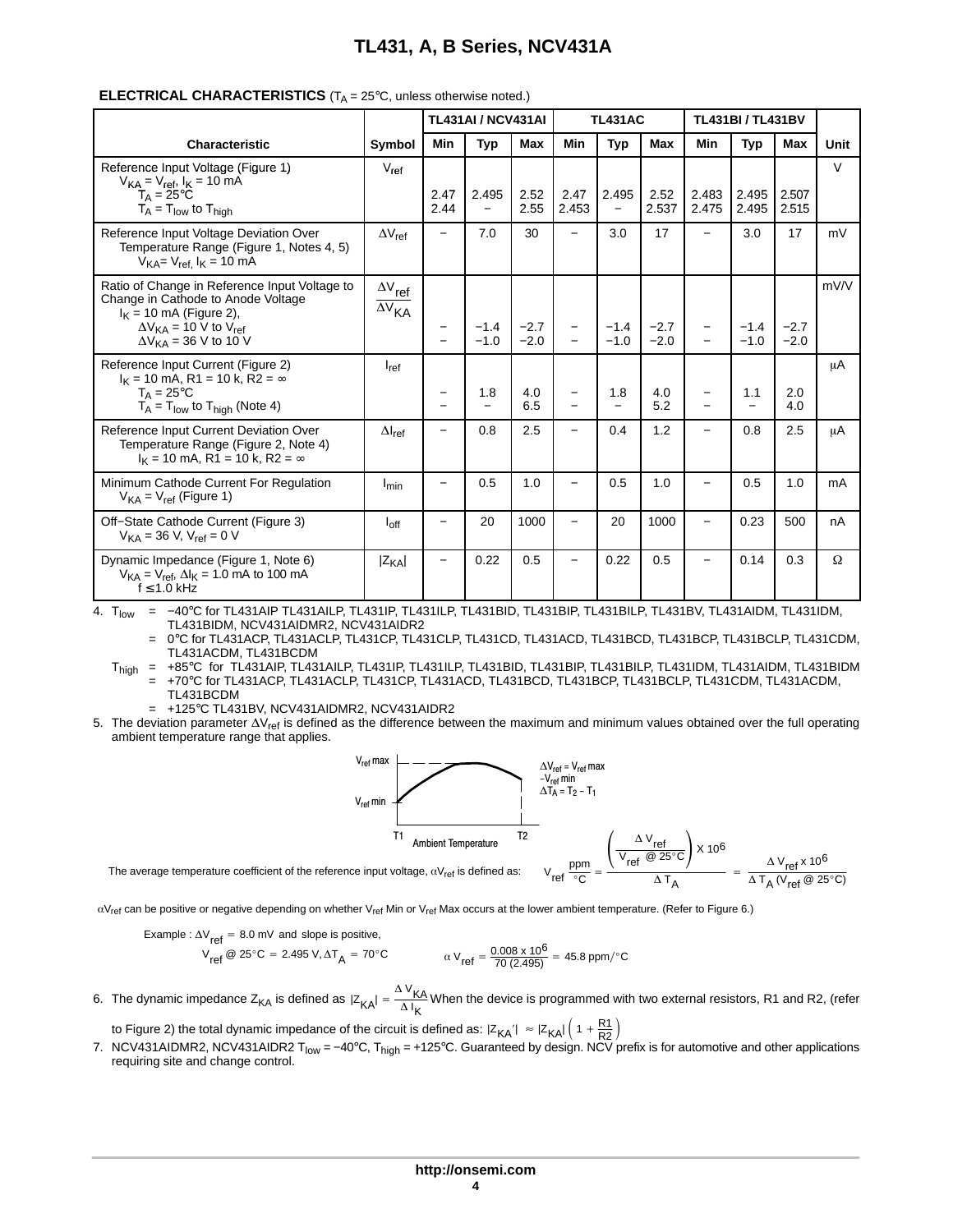





**Figure 1. Test Circuit for V<sub>KA</sub> = V<sub>ref</sub>** 

**Figure 2. Test Circuit for V<sub>KA</sub> > V<sub>ref</sub>** 

**Figure 3. Test Circuit for Ioff** 

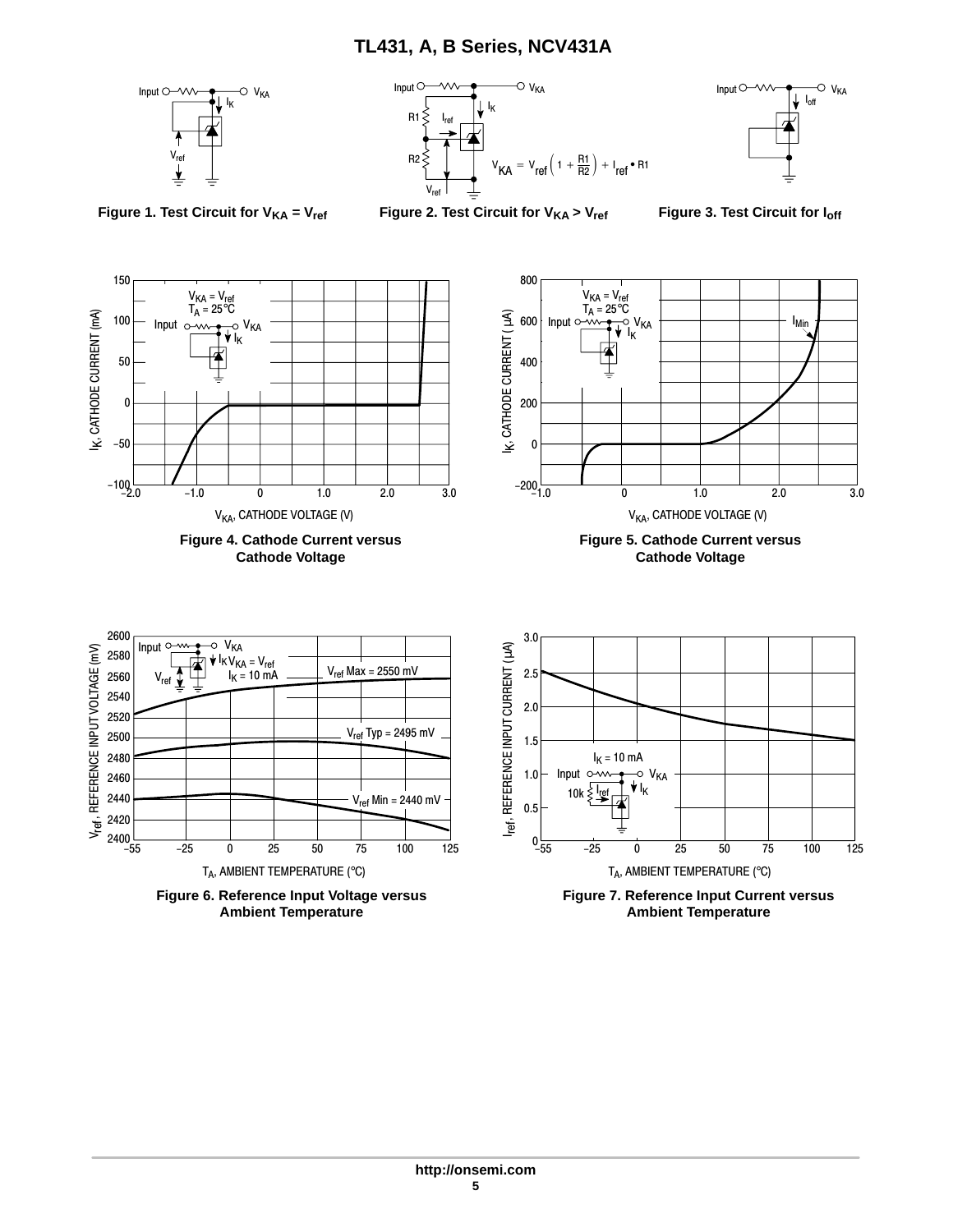<span id="page-5-0"></span>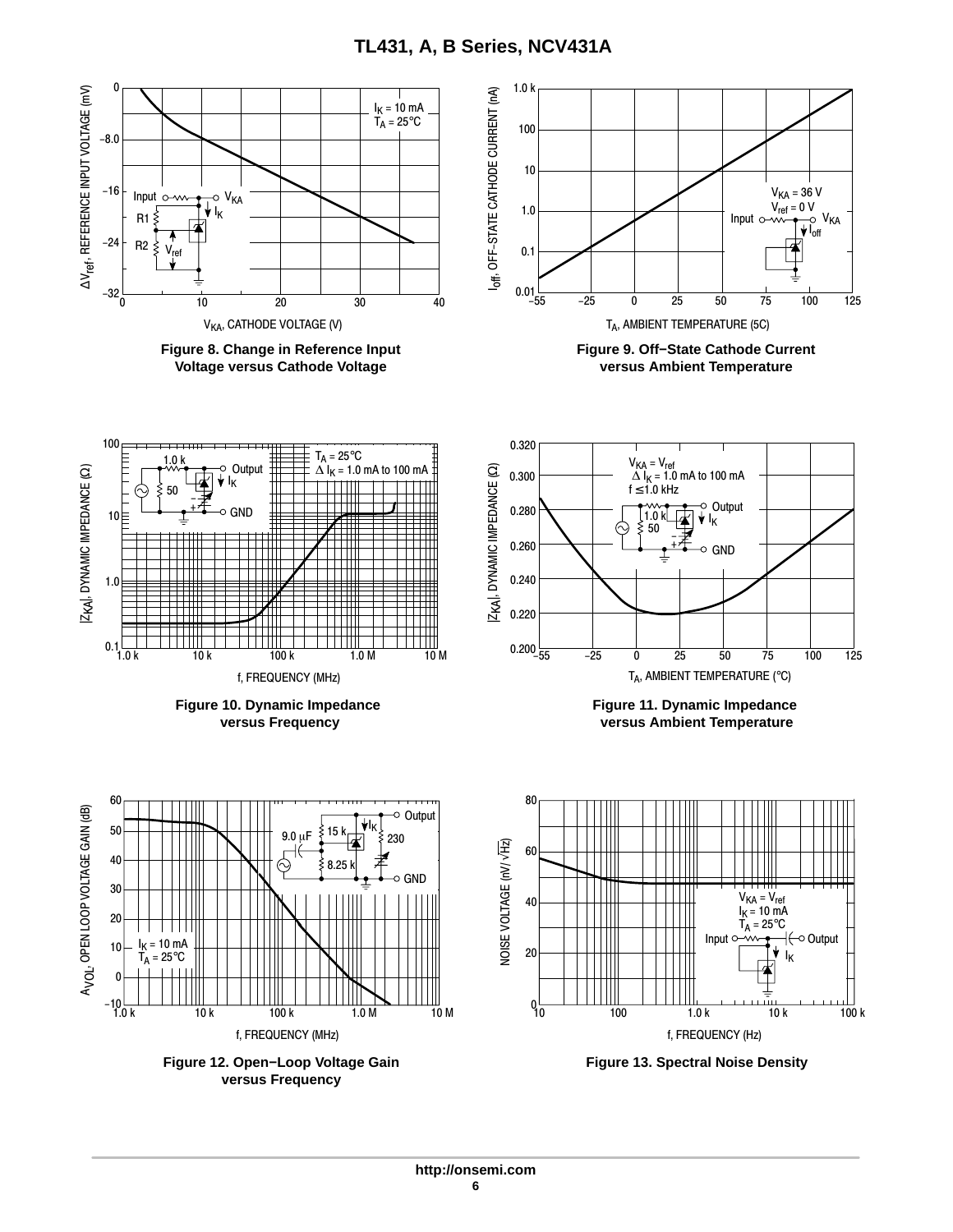<span id="page-6-0"></span>



**Figure 16. Test Circuit For Curve A of Stability Boundary Conditions**



**Figure 14. Pulse Response Figure 15. Stability Boundary Conditions**



**Figure 17. Test Circuit For Curves B, C, And D of Stability Boundary Conditions**

**TYPICAL APPLICATIONS**





**Figure 18. Shunt Regulator Figure 19. High Current Shunt Regulator**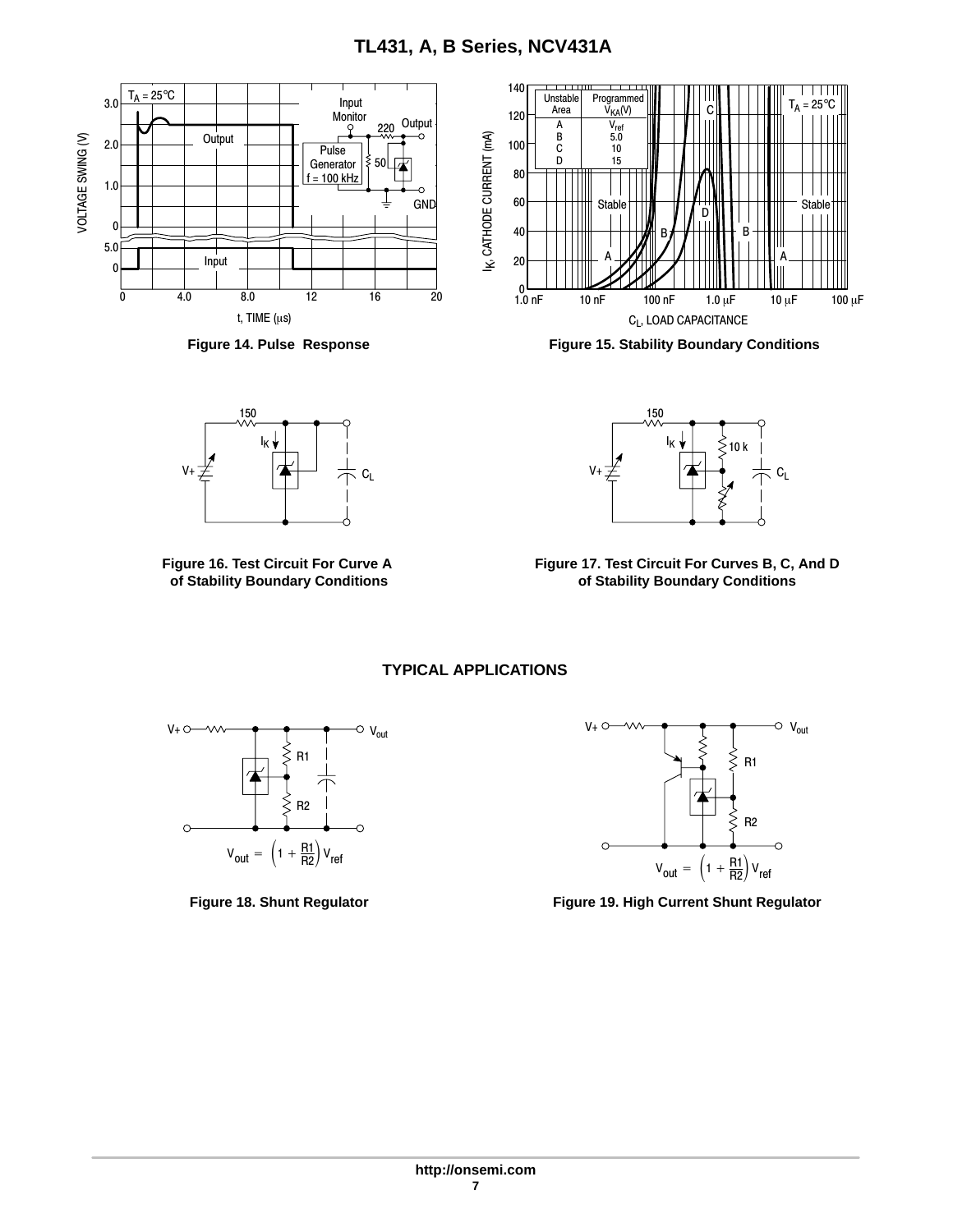

**Figure 20. Output Control for a Three−Terminal Fixed Regulator**



Figure 22. Constant Current Source **Figure 23. Constant Current Sink** 





**Figure 21. Series Pass Regulator**



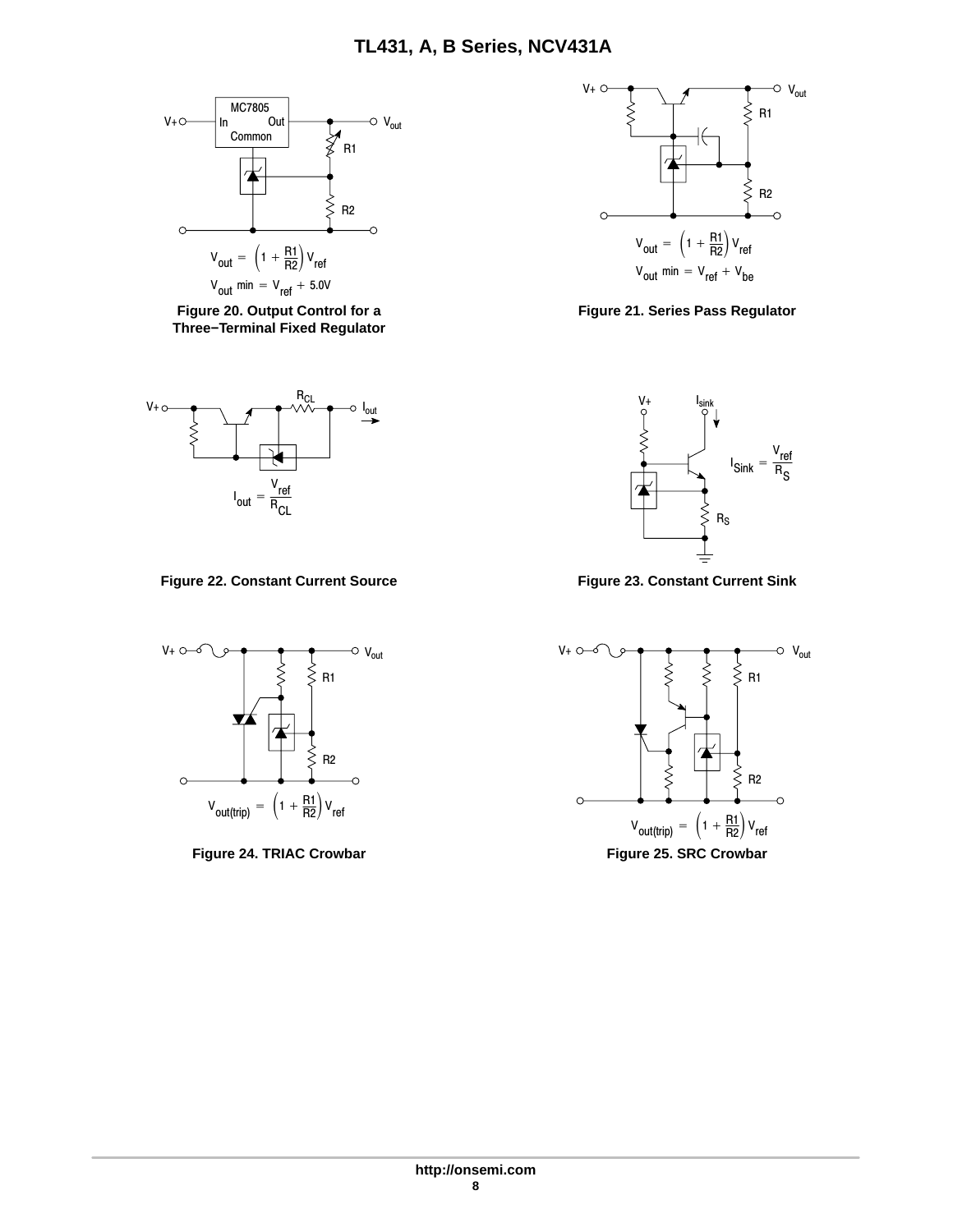



#### **Figure 26. Voltage Monitor Figure 27. Single−Supply Comparator with Temperature−Compensated Threshold**





**Figure 28. Linear Ohmmeter Figure 29. Simple 400 mW Phono Amplifier**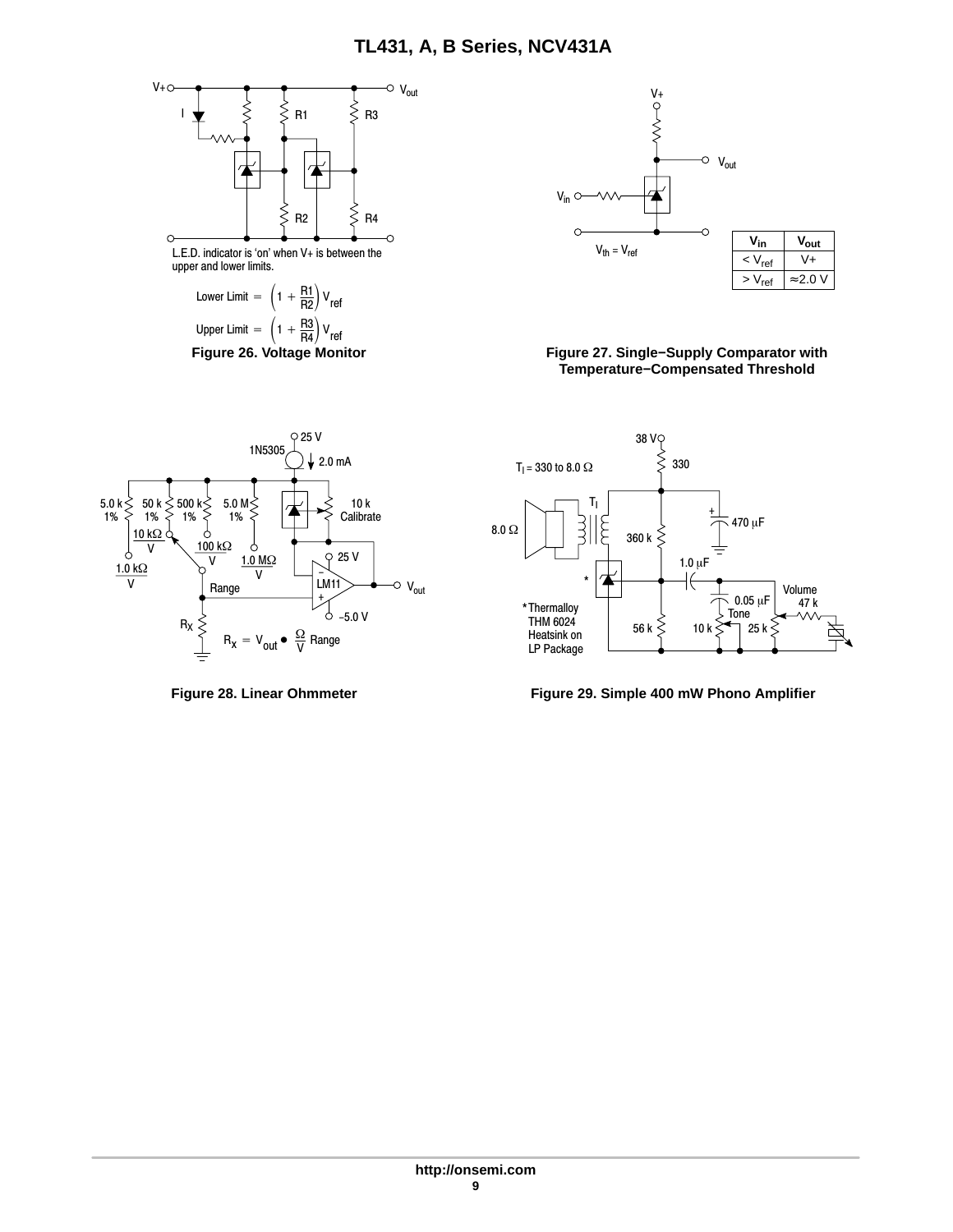

**Figure 30. High Efficiency Step−Down Switching Converter**

| <b>Conditions</b><br><b>Test</b> |                                                | Results           |
|----------------------------------|------------------------------------------------|-------------------|
| Line Regulation                  | $V_{in}$ = 10 V to 20 V, $I_0$ = 1.0 A         | 53 mV (1.1%)      |
| Load Regulation                  | $V_{in}$ = 15 V, I <sub>o</sub> = 0 A to 1.0 A | 25 mV (0.5%)      |
| <b>Output Ripple</b>             | $V_{in}$ = 10 V, $I_0$ = 1.0 A                 | 50 mVpp P.A.R.D.  |
| <b>Output Ripple</b>             | $V_{in}$ = 20 V, $I_0$ = 1.0 A                 | 100 mVpp P.A.R.D. |
| Efficiency                       | $V_{in}$ = 15 V, $I_0$ = 1.0 A                 | 82%               |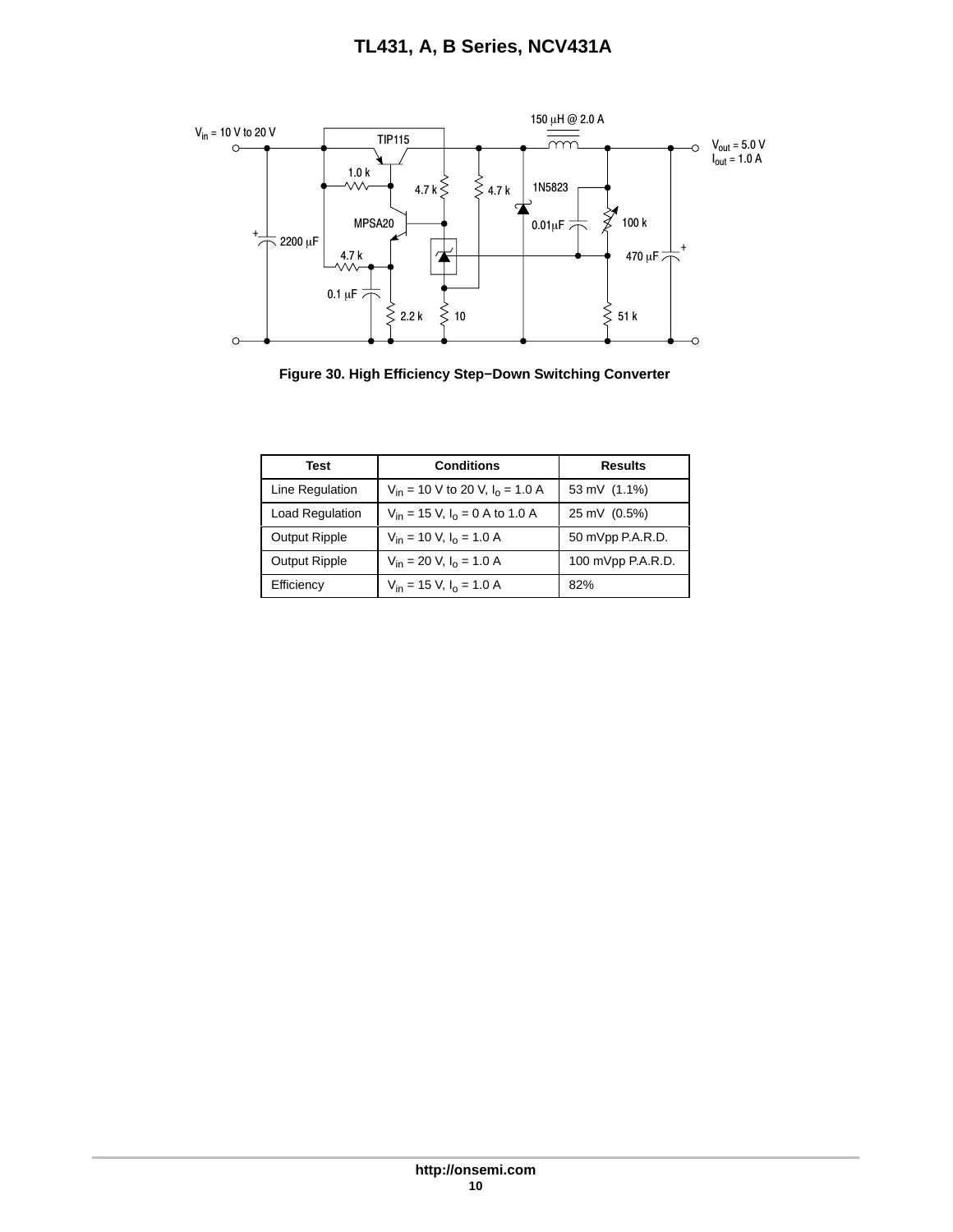#### **APPLICATIONS INFORMATION**

The TL431 is a programmable precision reference which is used in a variety of ways. It serves as a reference voltage in circuits where a non−standard reference voltage is needed. Other uses include feedback control for driving an optocoupler in power supplies, voltage monitor, constant current source, constant current sink and series pass regulator. In each of these applications, it is critical to maintain stability of the device at various operating currents and load capacitances. In some cases the circuit designer can estimate the stabilization capacitance from the stability boundary conditions curve provided in Figure [15](#page-6-0). However, these typical curves only provide stability information at specific cathode voltages and at a specific load condition. Additional information is needed to determine the capacitance needed to optimize phase margin or allow for process variation.

A simplified model of the TL431 is shown in Figure [31.](#page-11-0) When tested for stability boundaries, the load resistance is 150  $\Omega$ . The model reference input consists of an input transistor and a dc emitter resistance connected to the device anode. A dependent current source, Gm, develops a current whose amplitude is determined by the difference between the 1.78 V internal reference voltage source and the input transistor emitter voltage. A portion of Gm flows through compensation capacitance,  $C_{P2}$ . The voltage across  $C_{P2}$ drives the output dependent current source, Go, which is connected across the device cathode and anode.

Model component values are:

 $V_{ref} = 1.78 V$ 

Gm =  $0.3 + 2.7$  exp ( $-I<sub>C</sub>/26$  mA)

where  $I_C$  is the device cathode current and Gm is in mhos

 $Go = 1.25 (V_{cp}2)$  µmhos.

Resistor and capacitor typical values are shown on the model. Process tolerances are  $\pm 20\%$  for resistors,  $\pm 10\%$  for capacitors, and ±40% for transconductances.

An examination of the device model reveals the location of circuit poles and zeroes:

$$
P1 = \frac{1}{2\pi R_{GM} C_{P1}} = \frac{1}{2\pi * 1.0 M * 20 pF} = 7.96 \text{ kHz}
$$

$$
P2 = \frac{1}{2\pi R_{P2}C_{P2}} = \frac{1}{2\pi * 10 M * 0.265 pF} = 60 \text{ kHz}
$$
  

$$
Z1 = \frac{1}{2\pi R_{Z1}C_{P1}} = \frac{1}{2\pi * 15.9 \text{ k} * 20 pF} = 500 \text{ kHz}
$$

In addition, there is an external circuit pole defined by the load:

$$
P_L = \frac{1}{2\pi R_L C_L}
$$

Also, the transfer dc voltage gain of the TL431 is:

$$
G = G_M R_{GM} G \circ R_L
$$

Example 1:

 $I_C = 10$  mA, R<sub>L</sub> = 230  $\Omega$ , C<sub>L</sub> = 0. Define the transfer gain.

The DC gain is:

$$
G = G_{M}R_{GM}GoR_{L} =
$$
  
(2.138)(1.0 M)(1.25  $\mu$ )(230) = 615 = 56 dB

Loop gain = G 
$$
\frac{8.25 \text{ k}}{8.25 \text{ k} + 15 \text{ k}}
$$
 = 218 = 47 dB

The resulting transfer function Bode plot is shown in Figure [32](#page-11-0). The asymptotic plot may be expressed as the following equation:

$$
Av = 615 \frac{\left(1 + \frac{jf}{500 \text{ kHz}}\right)}{\left(1 + \frac{jf}{8.0 \text{ kHz}}\right)\left(1 + \frac{jf}{60 \text{ kHz}}\right)}
$$

The Bode plot shows a unity gain crossover frequency of approximately 600 kHz. The phase margin, calculated from the equation, would be 55.9 degrees. This model matches the Open−Loop Bode Plot of Figure [12](#page-5-0). The total loop would have a unity gain frequency of about 300 kHz with a phase margin of about 44 degrees.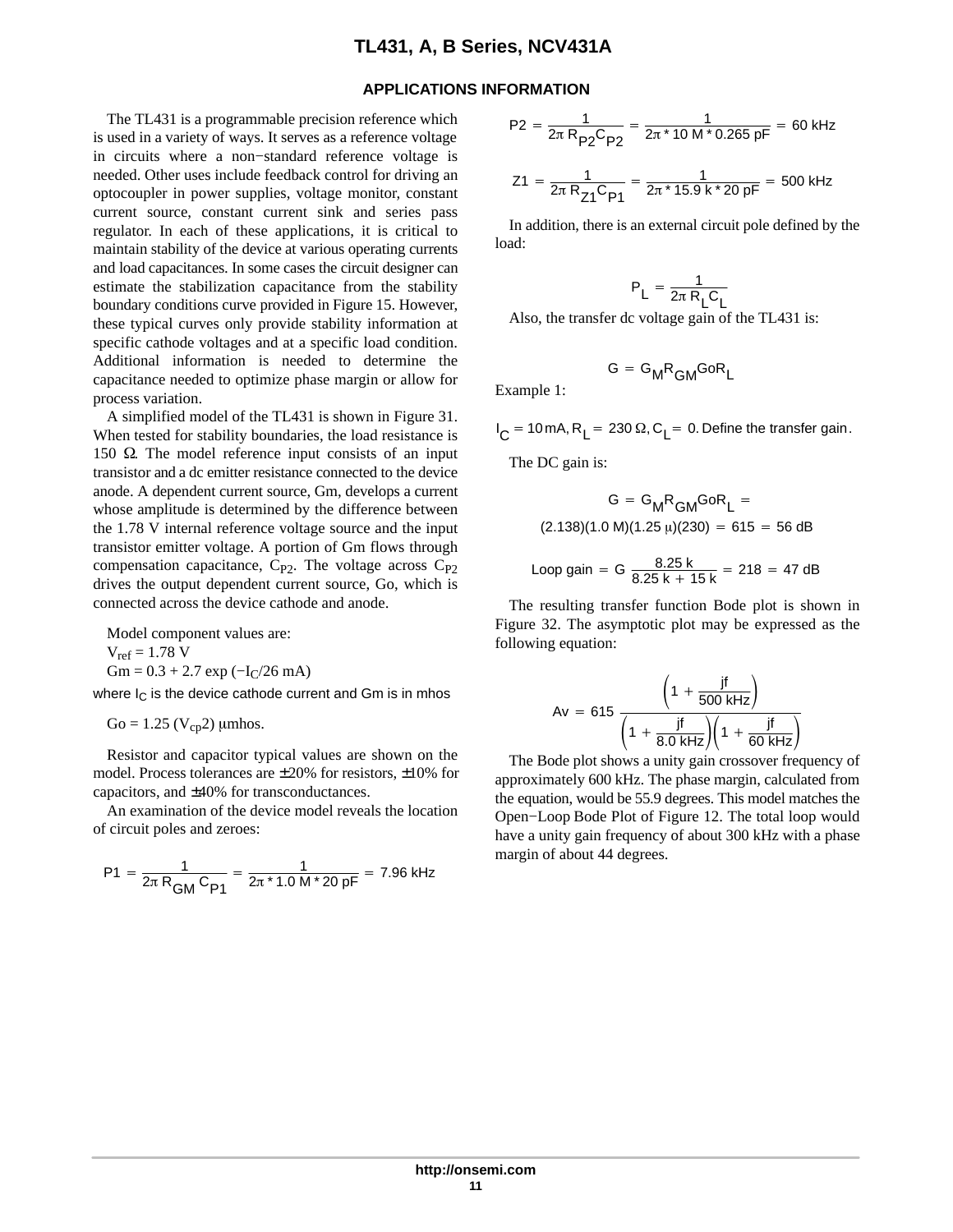<span id="page-11-0"></span>

**Figure 31. Simplified TL431 Device Model**



**Figure 32. Example 1 Circuit Open Loop Gain Plot** Example 2.

 $I_C = 7.5$  mA,  $R_L = 2.2$  k $\Omega$ ,  $C_L = 0.01$  µF. Cathode tied to reference input pin. An examination of the data sheet stability boundary curve (Figure [15\)](#page-6-0) shows that this value of load capacitance and cathode current is on the boundary. Define the transfer gain.

The DC gain is:

$$
G = G_M R_{GM} G o R_L =
$$

 $(2.323)(1.0 \text{ M})(1.25 \mu)(2200) = 6389 = 76 \text{ dB}$ 

The resulting open loop Bode plot is shown in Figure 33. The asymptotic plot may be expressed as the following equation:

$$
Av = 615 \frac{\left(1 + \frac{jf}{500 \text{ kHz}}\right)}{\left(1 + \frac{jf}{8.0 \text{ kHz}}\right)\left(1 + \frac{jf}{60 \text{ kHz}}\right)\left(1 + \frac{jf}{7.2 \text{ kHz}}\right)}
$$

Note that the transfer function now has an extra pole formed by the load capacitance and load resistance.

Note that the crossover frequency in this case is about 250 kHz, having a phase margin of about −46 degrees. Therefore, instability of this circuit is likely.



**Figure 33. Example 2 Circuit Open Loop Gain Plot**

With three poles, this system is unstable. The only hope for stabilizing this circuit is to add a zero. However, that can only be done by adding a series resistance to the output capacitance, which will reduce its effectiveness as a noise filter. Therefore, practically, in reference voltage applications, the best solution appears to be to use a smaller value of capacitance in low noise applications or a very large value to provide noise filtering and a dominant pole rolloff of the system.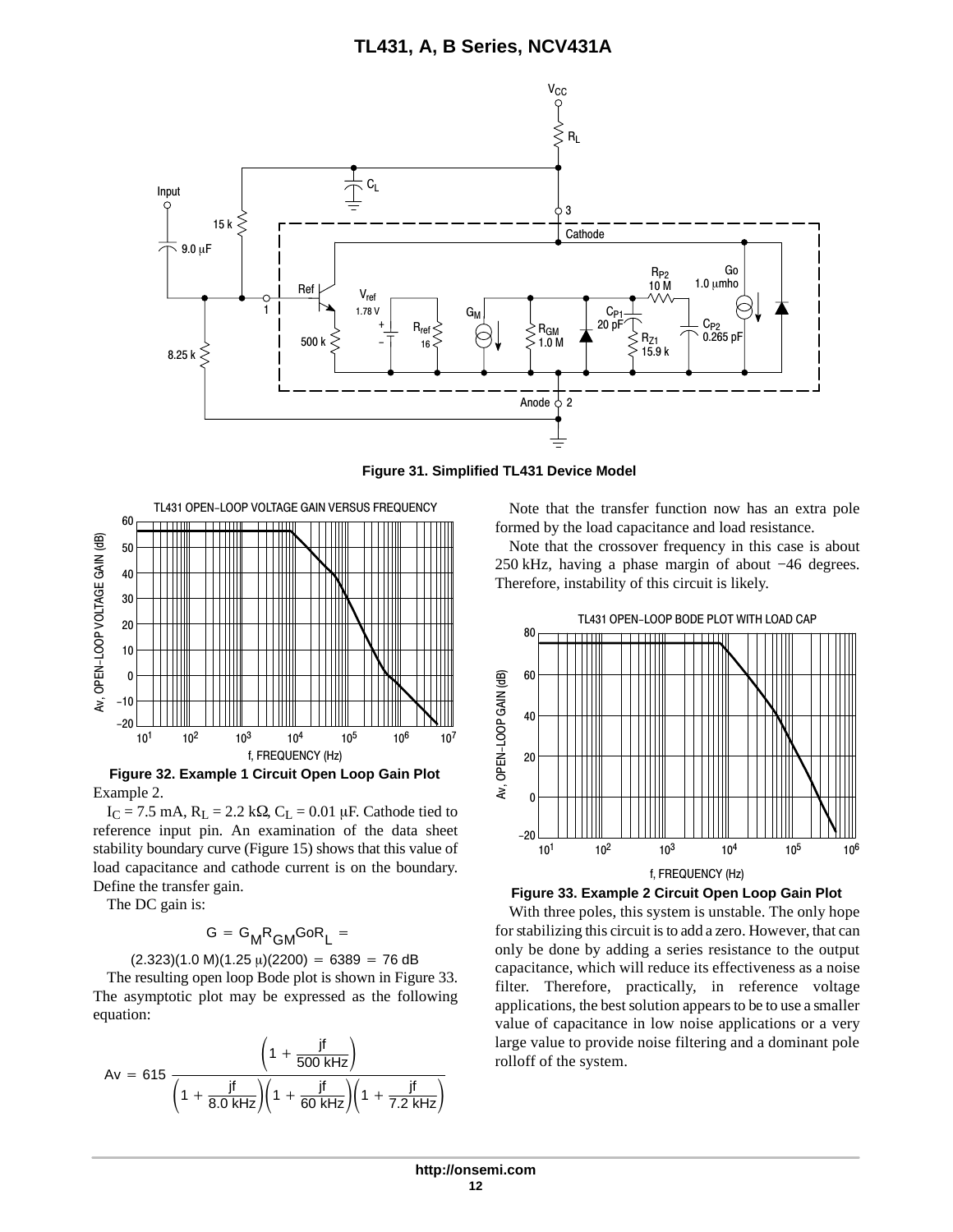#### <span id="page-12-0"></span>**ORDERING INFORMATION**

| <b>Device</b>    | <b>Operating Temperature Range</b> | <b>Package Code</b>             | Shipping Information <sup>†</sup> | <b>Tolerance</b> |
|------------------|------------------------------------|---------------------------------|-----------------------------------|------------------|
| TL431ACD         |                                    | $SOIC-8$                        |                                   | 1.0%             |
| TL431ACDG        |                                    | SOIC-8<br>(Pb-Free)             |                                   | 1.0%             |
| TL431BCD         |                                    | SOIC-8                          | 98 Units / Rail                   | 0.4%             |
| TL431BCDG        |                                    | SOIC-8<br>(Pb-Free)             |                                   | 0.4%             |
| <b>TL431CD</b>   |                                    |                                 |                                   | 2.2%             |
| TL431ACDR2       |                                    | $SOIC-8$                        |                                   | 1.0%             |
| TL431ACDR2G      |                                    | SOIC-8<br>(Pb-Free)             |                                   | 1.0%             |
| TL431BCDR2       |                                    | SOIC-8                          |                                   | 0.4%             |
| TL431BCDR2G      |                                    | SOIC-8<br>(Pb-Free)             | 2500 Units / Tape & Reel          | 0.4%             |
| <b>TL431CDR2</b> |                                    | SOIC-8                          |                                   | 2.2%             |
| TL431CDR2G       |                                    | SOIC-8<br>(Pb-Free)             |                                   | 2.2%             |
| TL431ACDMR2      |                                    |                                 |                                   | 1.0%             |
| TL431BCDMR2      |                                    | Micro <sub>8</sub>              |                                   | 0.4%             |
| TL431BCDMR2G     |                                    | Micro <sub>8</sub><br>(Pb-Free) | 4000 Units / Tape & Reel          | 0.4%             |
| TL431CDMR2       |                                    | Micro <sub>8</sub>              |                                   | 2.2%             |
| TL431CDMR2G      |                                    | Micro8<br>(Pb-Free)             |                                   | 2.2%             |
| TL431ACP         |                                    |                                 |                                   | 1.0%             |
| TL431BCP         | 0°C to 70°C                        | PDIP-8                          |                                   | 0.4%             |
| <b>TL431CP</b>   |                                    |                                 | 50 Units / Rail                   | 2.2%             |
| TL431CPG         |                                    | PDIP-8<br>(Pb-Free)             |                                   | 2.2%             |
| TL431ACLP        |                                    | TO-92 (TO-226)                  |                                   | 1.0%             |
| TL431ACLPG       |                                    | TO-92 (TO-226)<br>(Pb-Free)     |                                   | 1.0%             |
| TL431BCLP        |                                    | TO-92 (TO-226)                  |                                   | 0.4%             |
| TL431BCLPG       |                                    | TO-92 (TO-226)<br>(Pb-Free)     | 2000 Units / Bag                  | 0.4%             |
| TL431CLP         |                                    | TO-92 (TO-226)                  |                                   | 2.2%             |
| TL431CLPG        |                                    | TO-92 (TO-226)<br>(Pb-Free)     |                                   | 2.2%             |
| TL431ACLPRA      |                                    | TO-92 (TO-226)                  |                                   | 1.0%             |
| TL431ACLPRAG     |                                    | TO-92 (TO-226)<br>(Pb-Free)     |                                   | 1.0%             |
| TL431BCLPRA      |                                    | TO-92 (TO-226)                  |                                   | 0.4%             |
| TL431BCLPRAG     |                                    | TO-92 (TO-226)<br>(Pb-Free)     |                                   | 0.4%             |
| TL431CLPRA       |                                    | TO-92 (TO-226)                  | 2000 Units / Tape & Reel          | 2.2%             |
| TL431CLPRAG      |                                    | TO-92 (TO-226)<br>(Pb-Free)     |                                   | 2.2%             |
| TL431ACLPRE      |                                    | TO-92 (TO-226)                  |                                   | 1.0%             |
| TL431ACLPREG     |                                    | TO-92 (TO-226)<br>(Pb-Free)     |                                   | 1.0%             |
| TL431BCLPRE      |                                    | TO-92 (TO-226)                  |                                   | 0.4%             |

†For information on tape and reel specifications, including part orientation and tape sizes, please refer to our Tape and Reel Packaging Specifications Brochure, BRD8011/D.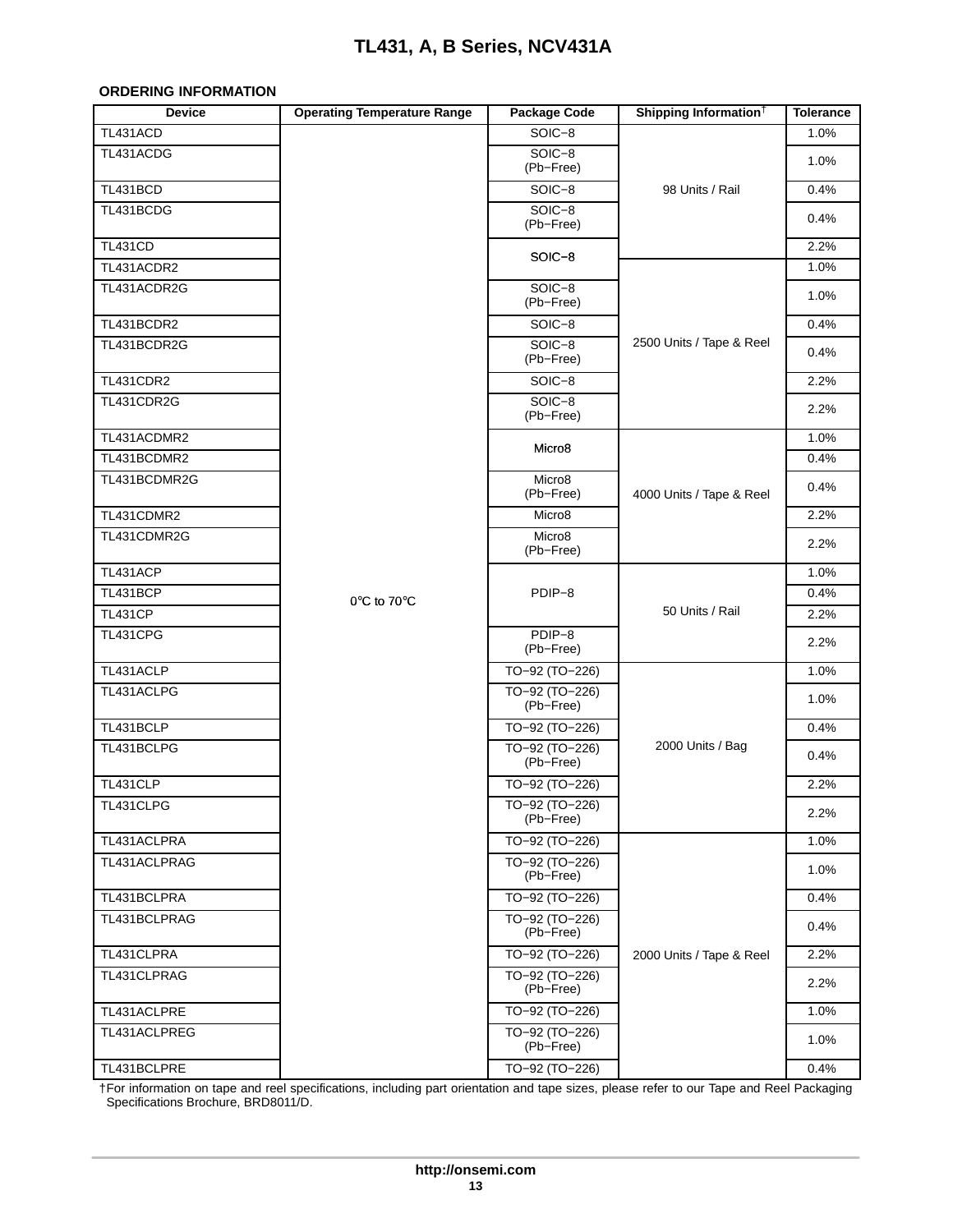#### **ORDERING INFORMATIO[N](#page-12-0)**

| <b>Device</b>     | <b>Operating Temperature Range</b> | <b>Package Code</b>             | Shipping Information <sup>†</sup> | <b>Tolerance</b> |
|-------------------|------------------------------------|---------------------------------|-----------------------------------|------------------|
| TL431BCLPREG      |                                    | TO-92 (TO-226)<br>(Pb-Free)     | 2000 Units / Tape & Reel          | 0.4%             |
| TL431ACLPRP       |                                    | TO-92 (TO-226)                  |                                   | 1.0%             |
| TL431ACLPRPG      |                                    | TO-92 (TO-226)<br>(Pb-Free)     |                                   | 1.0%             |
| TL431BCLPRM       | 0°C to 70°C                        | TO-92 (TO-226)                  |                                   | 0.4%             |
| TL431BCLPRMG      |                                    | TO-92 (TO-226)<br>(Pb-Free)     | 2000 Units / Fan-Fold             | 0.4%             |
| TL431CLPRP        |                                    | TO-92 (TO-226)                  |                                   | 2.2%             |
| TL431CLPRPG       |                                    | TO-92 (TO-226)<br>(Pb-Free)     |                                   | 2.2%             |
| TL431AID          |                                    | SOIC-8                          |                                   | 1.0%             |
| TL431AIDG         |                                    | SOIC-8<br>(Pb-Free)             |                                   | 1.0%             |
| TL431BID          |                                    | SOIC-8                          |                                   | 0.4%             |
| TL431BIDG         |                                    | $SOIC-8$<br>(Pb-Free)           | 98 Units / Rail                   | 0.4%             |
| <b>TL431ID</b>    |                                    | SOIC-8                          |                                   | 2.2%             |
| <b>TL431IDG</b>   |                                    | $SOIC-8$<br>(Pb-Free)           |                                   | 2.2%             |
| TL431AIDR2        |                                    | SOIC-8                          |                                   | 1.0%             |
| TL431AIDR2G       |                                    | SOIC-8<br>(Pb-Free)             |                                   | 1.0%             |
| TL431BIDR2        |                                    | SOIC-8                          |                                   | 0.4%             |
| TL431BIDR2G       |                                    | $SOIC-8$<br>(Pb-Free)           | 2500 Units / Tape & Reel          | 0.4%             |
| <b>TL431IDR2</b>  |                                    | SOIC-8                          |                                   | 2.2%             |
| <b>TL431IDR2G</b> |                                    | SOIC-8<br>(Pb-Free)             |                                   | 2.2%             |
| TL431AIDMR2       |                                    | Micro <sub>8</sub>              |                                   | 1.0%             |
| TL431BIDMR2       | $-40^{\circ}$ C to 85 $^{\circ}$ C |                                 |                                   | 0.4%             |
| TL431BIDMR2G      |                                    | Micro8<br>(Pb-Free)             | 4000 Units / Tape & Reel          | 0.4%             |
| <b>TL431IDMR2</b> |                                    | Micro <sub>8</sub>              |                                   | 2.2%             |
| TL431IDMR2G       |                                    | Micro <sub>8</sub><br>(Pb-Free) |                                   | 2.2%             |
| TL431AIP          |                                    | PDIP-8                          |                                   | 1.0%             |
| TL431AIPG         |                                    | PDIP-8<br>(Pb-Free)             | 50 Units / Rail                   | 1.0%             |
| TL431BIP          |                                    | PDIP-8                          |                                   | 0.4%             |
| <b>TL431IP</b>    |                                    |                                 |                                   | 2.2%             |
| TL431AILP         |                                    | TO-92 (TO-226)                  |                                   | 1.0%             |
| TL431BILP         |                                    |                                 |                                   | 0.4%             |
| TL431BILPG        |                                    | TO-92 (TO-226)<br>(Pb-Free)     | 2000 Units / Box                  | 0.4%             |
| <b>TL431ILP</b>   |                                    | TO-92 (TO-226)                  |                                   | 2.2%             |
| TL431ILPG         |                                    | TO-92 (TO-226)<br>(Pb-Free)     |                                   | 2.2%             |
| TL431AILPRA       |                                    | TO-92 (TO-226)                  |                                   | 1.0%             |
| TL431AILPRAG      |                                    | TO-92 (TO-226)<br>(Pb-Free)     | 2000 Units / Tape & Reel          | 1.0%             |

†For information on tape and reel specifications, including part orientation and tape sizes, please refer to our Tape and Reel Packaging Specifications Brochure, BRD8011/D.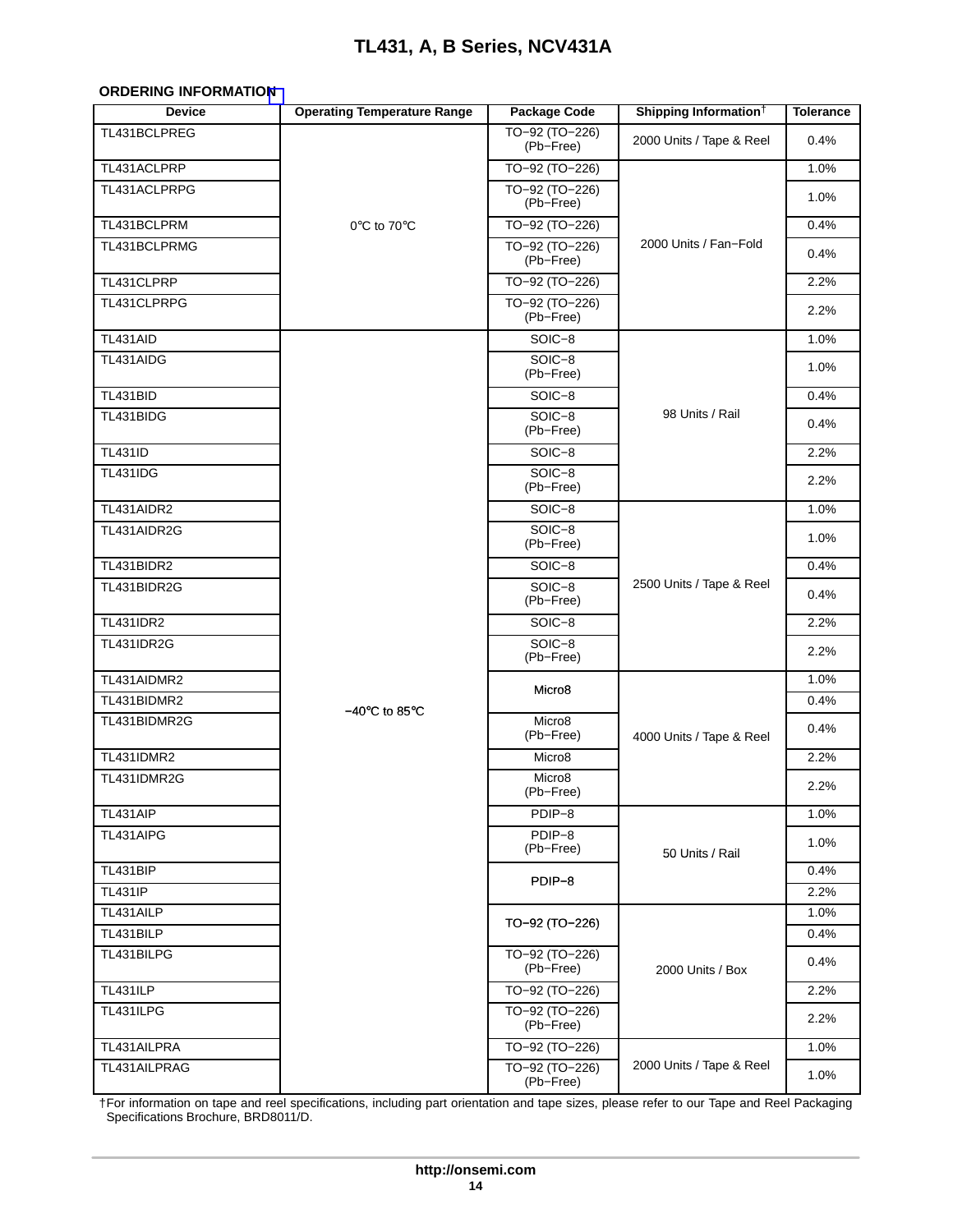#### <span id="page-14-0"></span>**ORDERING INFORMATIO[N](#page-12-0)**

| <b>Device</b> | <b>Operating Temperature Range</b>  | Package Code                | Shipping Information <sup>†</sup> | <b>Tolerance</b> |
|---------------|-------------------------------------|-----------------------------|-----------------------------------|------------------|
| TL431BILPRA   |                                     | TO-92 (TO-226)              |                                   | 0.4%             |
| TL431BILPRAG  |                                     | TO-92 (TO-226)<br>(Pb-Free) |                                   | 0.4%             |
| TL431ILPRA    |                                     | TO-92 (TO-226)              | 2000 Units / Tape & Reel          | 2.2%             |
| TL431ILPRAG   | $-40^{\circ}$ C to 85 $^{\circ}$ C  | TO-92 (TO-226)<br>(Pb-Free) |                                   | 2.2%             |
| TL431AILPRM   |                                     |                             |                                   | 1.0%             |
| TL431AILPRP   |                                     | TO-92 (TO-226)              | 2000 Units / Ammo Pack            | 1.0%             |
| TL431ILPRP    |                                     |                             |                                   | 2.2%             |
| TL431BVD      |                                     | SOIC-8                      | 98 Units / Rail                   | 0.4%             |
| TL431BVDR2    |                                     | SOIC-8                      |                                   | 0.4%             |
| TL431BVDMR2   |                                     | Micro <sub>8</sub>          | 4000 Units / Tape & Reel          | 0.4%             |
| TL431BVLP     | $-40^{\circ}$ C to 125 $^{\circ}$ C | TO-92 (TO-226)              | 2000 Units / Box                  | 0.4%             |
| TL431BVP      |                                     | PDIP-8                      | 50 Units / Rail                   | 0.4%             |
| NCV431AIDMR2  |                                     | Micro <sub>8</sub>          | 4000 Units / Tape & Reel          | 1%               |
| NCV431AIDR2   |                                     | SOIC-8                      | 2500 Units / Tape & Reel          | 1%               |

†For information on tape and reel specifications, including part orientation and tape sizes, please refer to our Tape and Reel Packaging Specifications Brochure, BRD8011/D.

#### **MARKING DIAGRAMS**



**Micro8 CASE 846A**

xx AYW 1HHH

<sup>8</sup>且用用

**PDIP−8 CASE 626**



**TO−92 (TO−226) CASE 29**





= Assembly Location

- WL,  $L = Water$  Lot
- $YY, Y = Year$
- WW, W = Work Week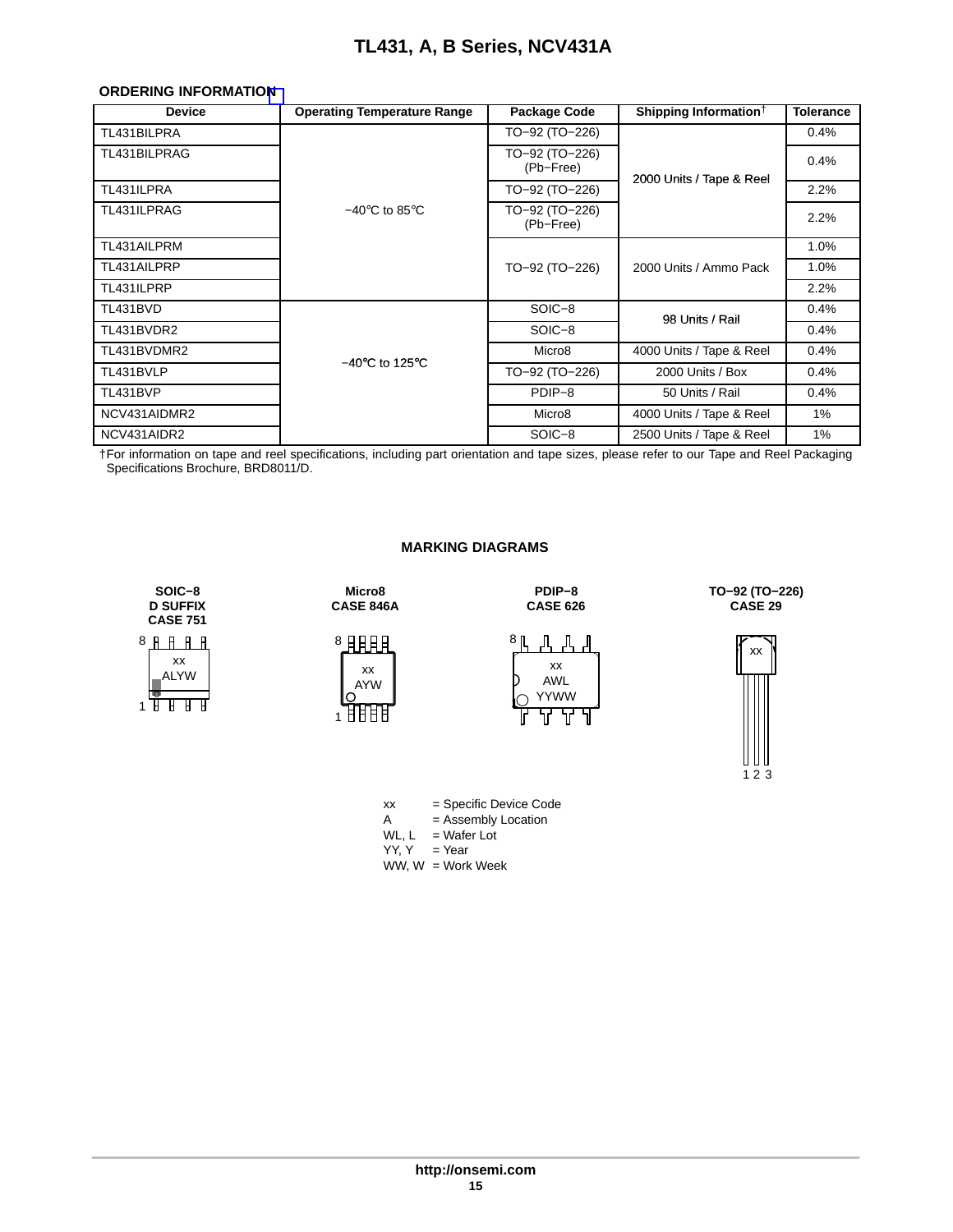#### **PACKAGE DIMENSIONS**



**TO−92 (TO−226) LP SUFFIX** PLASTIC PACKAGE CASE 29−11 ISSUE AL



NOTES:<br>
1. DIMENSIONING AND TOLERANCING PER ANSI<br>
Y14.5M, 1982.<br>
2. CONTROLLING DIMENSION: INCH.<br>
3. CONTOUR OF PACKAGE BEYOND DIMENSION R<br>
15 UNCONTROLLED.<br>
4. LEAD DIMENSION IS UNCONTROLLED IN P AND<br>
BEYOND DIMENSION K M

| ,,,<br>- |                    |     |         | <b>INCHES</b> |               | <b>MILLIMETERS</b> |
|----------|--------------------|-----|---------|---------------|---------------|--------------------|
| Κ        |                    | DIM | MIN     | <b>MAX</b>    | MIN           | <b>MAX</b>         |
|          |                    | А   | 0.175   | 0.205         | 4.45          | 5.20               |
| ▥        |                    | в   | 0.170   | 0.210         | 4.32          | 5.33               |
| Ш        |                    | c   | 0.125   | 0.165         | 3.18          | 4.19               |
|          |                    | D   | 0.016   | 0.021         | 0.407         | 0.533              |
| ŵ<br>́́^ | D                  | G   | 0.045   | 0.055         | 1.15          | 1.39               |
| G        |                    | н   | 0.095   | 0.105         | 2.42          | 2.66               |
|          |                    | J   | 0.015   | 0.020         | 0.39          | 0.50               |
| н١       |                    | к   | 0.500   | $---$         | 12.70         | ---                |
| v        |                    |     | 0.250   | $---$         | 6.35          | ---                |
|          |                    | N   | 0.080   | 0.105         | 2.04          | 2.66               |
|          | <b>SECTION X-X</b> | D   | $- - -$ | 0.100         | $\frac{1}{2}$ | 2.54               |
| ⊕e<br>N  |                    | R   | 0.115   | $---$         | 2.93          | ---                |
|          |                    | v   | 0.135   | $---$         | 3.43          | ---                |



NOTES:

1. DIMENSION L TO CENTER OF LEAD WHEN FORMED PARALLEL. 2. PACKAGE CONTOUR OPTIONAL (ROUND OR

SQUARE CORNERS). 3. DIMENSIONING AND TOLERANCING PER ANSI Y14.5M, 1982.

|     |      | <b>MILLIMETERS</b> | <b>INCHES</b> |              |  |
|-----|------|--------------------|---------------|--------------|--|
| DIM | MIN  | MAX                | MIN           | MAX          |  |
| A   | 9.40 | 10.16              | 0.370         | 0.400        |  |
| в   | 6.10 | 6.60               | 0.240         | 0.260        |  |
| C   | 3.94 | 4.45               | 0.155         | 0.175        |  |
| D   | 0.38 | 0.51               | 0.015         | 0.020        |  |
| F   | 1.02 | 1.78               | 0.040         | 0.070        |  |
| G   |      | 2.54 BSC           | 0.100 BSC     |              |  |
| н   | 0.76 | 1.27               | 0.030         | 0.050        |  |
| J   | 0.20 | 0.30               | 0.008         | 0.012        |  |
| K   | 2.92 | 3.43               | 0.115         | 0.135        |  |
| L   |      | 7.62 BSC           | 0.300 BSC     |              |  |
| M   |      | $10^{\circ}$       |               | $10^{\circ}$ |  |
| N   | 0.76 | 1.01               | 0.030         | 0.040        |  |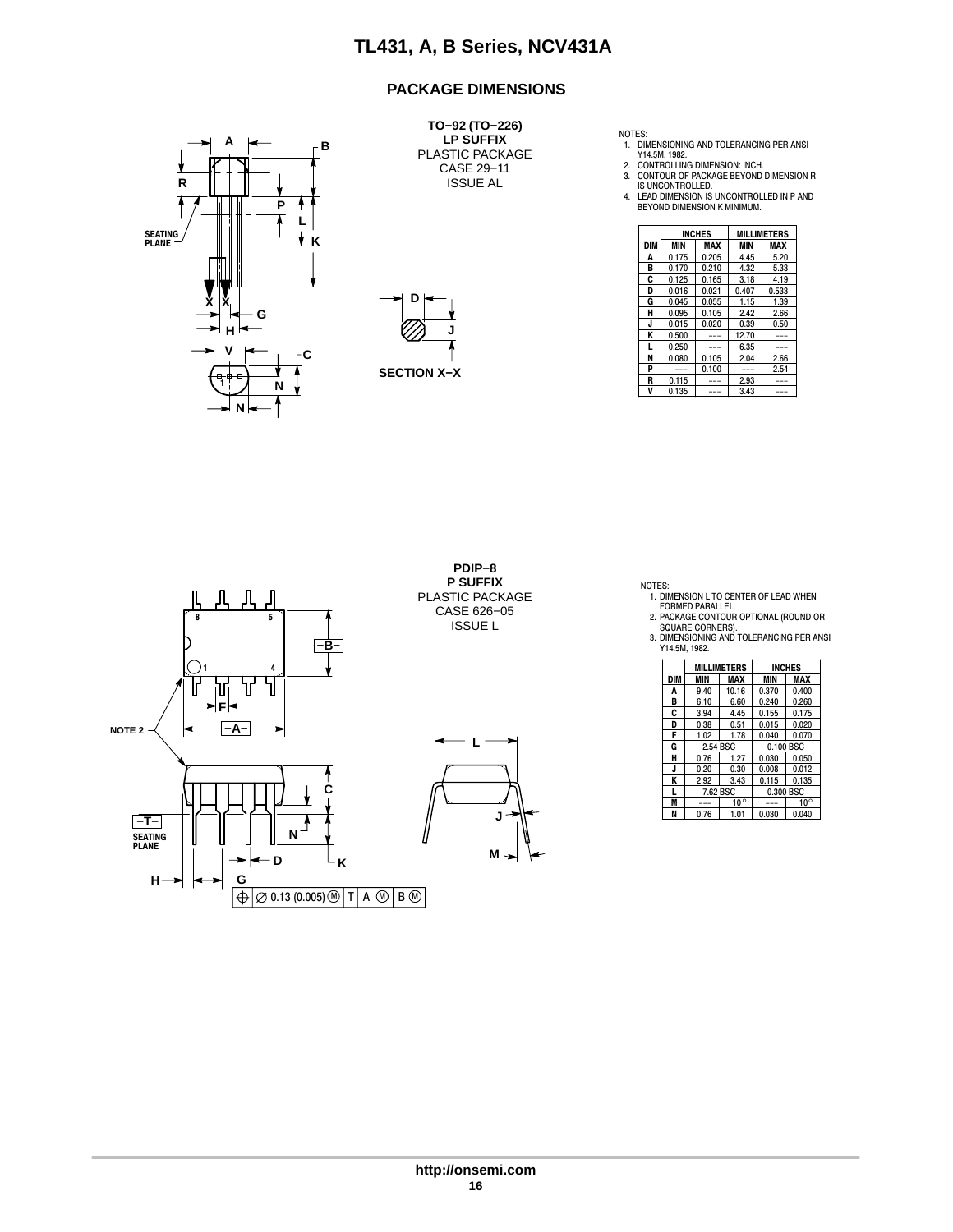#### **PACKAGE DIMENSIONS**

**Micro8 DM SUFFIX** PLASTIC PACKAGE CASE 846A−02 ISSUE F





NOTES:

- 1. DIMENSIONING AND TOLERANCING PER ANSI Y14.5M, 1982.
- 
- 2. CONTROLLING DIMENSION: MILLIMETER. 3. DIMENSION A DOES NOT INCLUDE MOLD FLASH, PROTRUSIONS OR GATE BURRS. MOLD FLASH, PROTRUSIONS OR GATE BURRS SHALL NOT EXCEED 0.15 (0.006) PER SIDE. 4. DIMENSION B DOES NOT INCLUDE INTERLEAD
- FLASH OR PROTRUSION. INTERLEAD FLASH OR PROTRUSION SHALL NOT EXCEED 0.25 (0.010) PER SIDE.
- 5. 846A−01 OBSOLETE, NEW STANDARD 846A−02.

|     | <b>MILLIMETERS</b> |      | <b>INCHES</b> |       |
|-----|--------------------|------|---------------|-------|
| DIM | MIN                | MAX  | <b>MIN</b>    | MAX   |
| A   | 2.90               | 3.10 | 0.114         | 0.122 |
| в   | 2.90               | 3.10 | 0.114         | 0.122 |
| c   | ---                | 1.10 | $- -$         | 0.043 |
| D   | 0.25               | 0.40 | 0.010         | 0.016 |
| G   | 0.65 BSC           |      | 0.026 BSC     |       |
| н   | 0.05               | 0.15 | 0.002         | 0.006 |
| J   | 0.13               | 0.23 | 0.005         | 0.009 |
| ĸ   | 4.75               | 5.05 | 0.187         | 0.199 |
|     | 0.40               | 0.70 | 0.016         | 0.028 |

#### **SOLDERING FOOTPRINT\***



\*For additional information on our Pb−Free strategy and soldering details, please download the ON Semiconductor Soldering and Mounting Techniques Reference Manual, SOLDERRM/D.